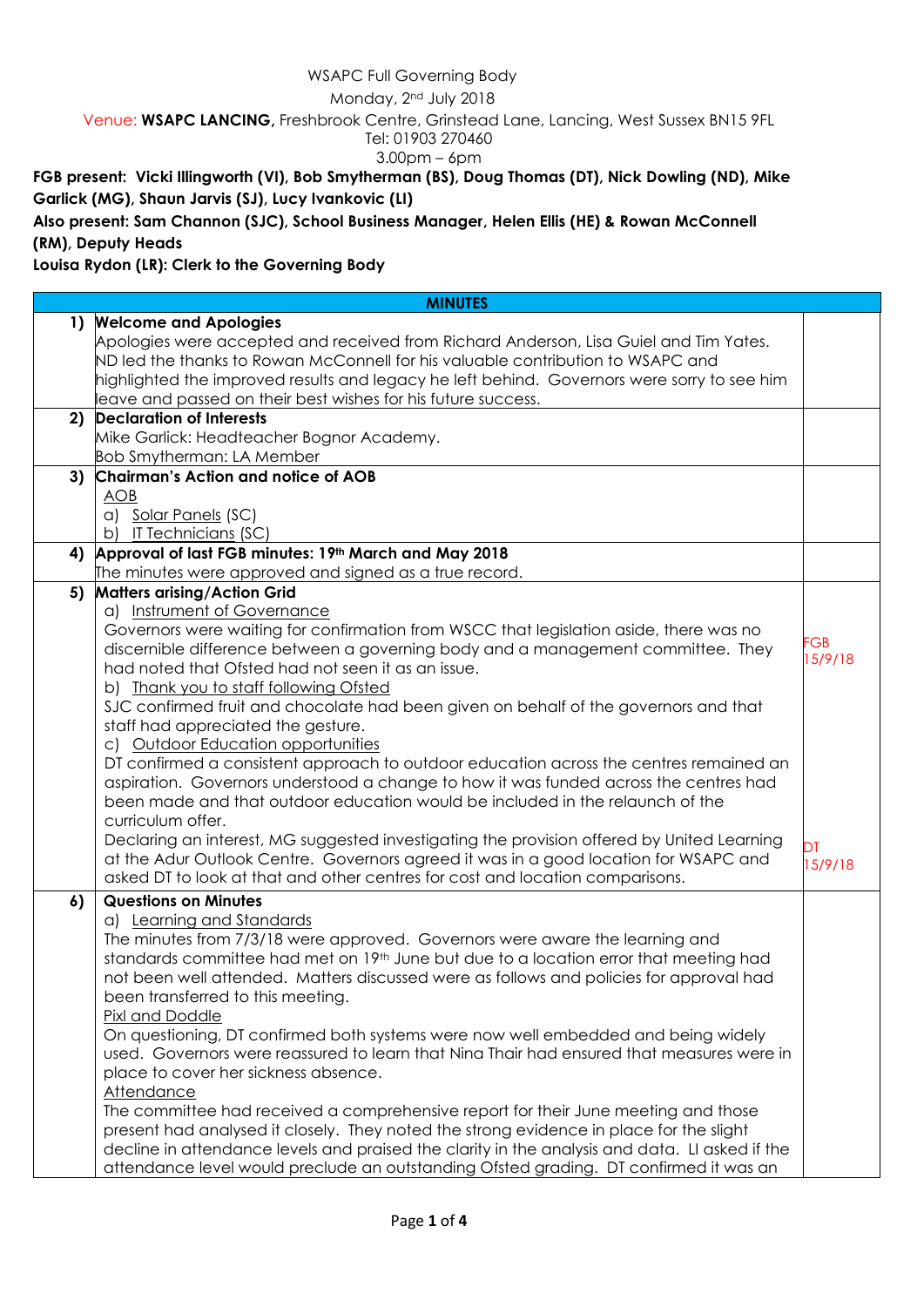|          | issue for WSAPC and governors were aware of the efforts going on to get pupils into school                                                                                                                                                                                                                                                                                                                                                                                                                                                                                                                                                                                                                                                                                                                                                                                                                                                                                                                                                                                                                                                                                                                                                                       |                       |
|----------|------------------------------------------------------------------------------------------------------------------------------------------------------------------------------------------------------------------------------------------------------------------------------------------------------------------------------------------------------------------------------------------------------------------------------------------------------------------------------------------------------------------------------------------------------------------------------------------------------------------------------------------------------------------------------------------------------------------------------------------------------------------------------------------------------------------------------------------------------------------------------------------------------------------------------------------------------------------------------------------------------------------------------------------------------------------------------------------------------------------------------------------------------------------------------------------------------------------------------------------------------------------|-----------------------|
|          | and to reduce fixed term exclusions.<br><b>LGBT</b>                                                                                                                                                                                                                                                                                                                                                                                                                                                                                                                                                                                                                                                                                                                                                                                                                                                                                                                                                                                                                                                                                                                                                                                                              |                       |
|          | The committee highlighted the excellent work which was ongoing.                                                                                                                                                                                                                                                                                                                                                                                                                                                                                                                                                                                                                                                                                                                                                                                                                                                                                                                                                                                                                                                                                                                                                                                                  |                       |
| 7)<br>8) | <b>Health &amp; Safety</b><br>The self-assessment had been submitted and showed improvements from last year. HE/SJC<br>confirmed how they continued to address the three areas targeted for improvement.<br>Governors asked the reasons for the vacancies on the health and safety committee and<br>appreciated the extra burden on staff and the long distances involved to attend meetings.<br>MG recommended using telephone conferencing. SJC reported on the problems with the<br>Wi-Fi connection. Governors were adamant WSAPC should be receiving the same<br>connection standards other schools had, particularly in view of the possibilities it would<br>open up for staff and pupils. BS suggested writing to the Cabinet Members for IT and<br>Education (Bob Lanser and Richard Burritt) to seek resolutions for the current unacceptable<br>situation. SJC to write with copy to DT/ND.<br>Safeguarding and staff well being<br>Safeguarding                                                                                                                                                                                                                                                                                                      | <b>SJC</b><br>20/7/18 |
|          | VI confirmed she had no issues to raise as the Safeguarding/Health and Safety governor.<br>HE had submitted the Safeguarding Report.<br>On questioning, HE confirmed she was confident all incidents were reported but noted the<br>changes being made within CPoms and staff training to ensure the data would be more<br>accurate.<br>Wellbeing<br>Governors congratulated HE on the action plan she had distributed. Governors asked<br>about the current morale within WSAPC and SJ/JE/RM reported on the affect the<br>consultation had inevitably had and the action being taken to minimise the impact of RM's<br>departure.                                                                                                                                                                                                                                                                                                                                                                                                                                                                                                                                                                                                                              |                       |
| 9)       | <b>Pupil Premium report</b>                                                                                                                                                                                                                                                                                                                                                                                                                                                                                                                                                                                                                                                                                                                                                                                                                                                                                                                                                                                                                                                                                                                                                                                                                                      |                       |
|          | Governors received the report.<br>10) School Improvement Plan                                                                                                                                                                                                                                                                                                                                                                                                                                                                                                                                                                                                                                                                                                                                                                                                                                                                                                                                                                                                                                                                                                                                                                                                    | Agenda                |
|          | Agenda for FGB meeting.                                                                                                                                                                                                                                                                                                                                                                                                                                                                                                                                                                                                                                                                                                                                                                                                                                                                                                                                                                                                                                                                                                                                                                                                                                          | 15/9/18               |
|          | 11) Head Teacher report (inc. Data Overview) and SFR data<br>Governors thanked DT for his comprehensive report. DT reported on the impact of the<br>Ofsted visit and governors appreciated the challenges of initiating changes. ND noted the<br>anxiety for staff during the consultation but the merger of Chichester and Littlehampton<br>had not appeared to cause concern. Governors stressed the importance of working<br>towards outstanding following two good Ofsted results. MG congratulated WSAPC on the<br>steps taken and commended the leadership team on having the strength to stick to their<br>vision. Governors were hopeful that WSAPC would be able to work collaboratively with the<br>education team at WSCC. BS wondered if Deborah Myer's resignation would mean the<br>end of the long promised but never received AP review. DT commented on the valuable<br>support received from Ellie Evans. Governors noted the funding challenges and discussed<br>possible measures, including a contribution in Council Tax, which they felt should be<br>considered. ND had volunteered for the working party to review the high needs funding<br>block but had not been contacted though he noted the importance of SJC being<br>consulted. |                       |
|          | Beechfield (see part II minute)                                                                                                                                                                                                                                                                                                                                                                                                                                                                                                                                                                                                                                                                                                                                                                                                                                                                                                                                                                                                                                                                                                                                                                                                                                  |                       |
|          | <b>Short-term Placements</b><br>DT reported on the situation with the Worthing 14-16 centre and the WSCC suggestion to<br>keep it for short stays. VI noted that the costs review governors had held had<br>recommended moving the students to Littlehampton and wondered what financial impact<br>keeping the building would have. She also asked if it could be a viable business proposition<br>and MG believed it could only work on a single register basis. Governors discussed the<br>geography of the centre and DT believed it might be possible to run something similar in<br>Burgess Hill. LI was concerned about the risk implications for WSAPC and noted the need<br>for any proposal to complement governors' vison and ethos statement. Transport issues<br>were also discussed and WSAPC had not seen any solutions from WSCC for getting pupils<br>transported if Worthing did close. They agreed that short term placements might be an                                                                                                                                                                                                                                                                                                      |                       |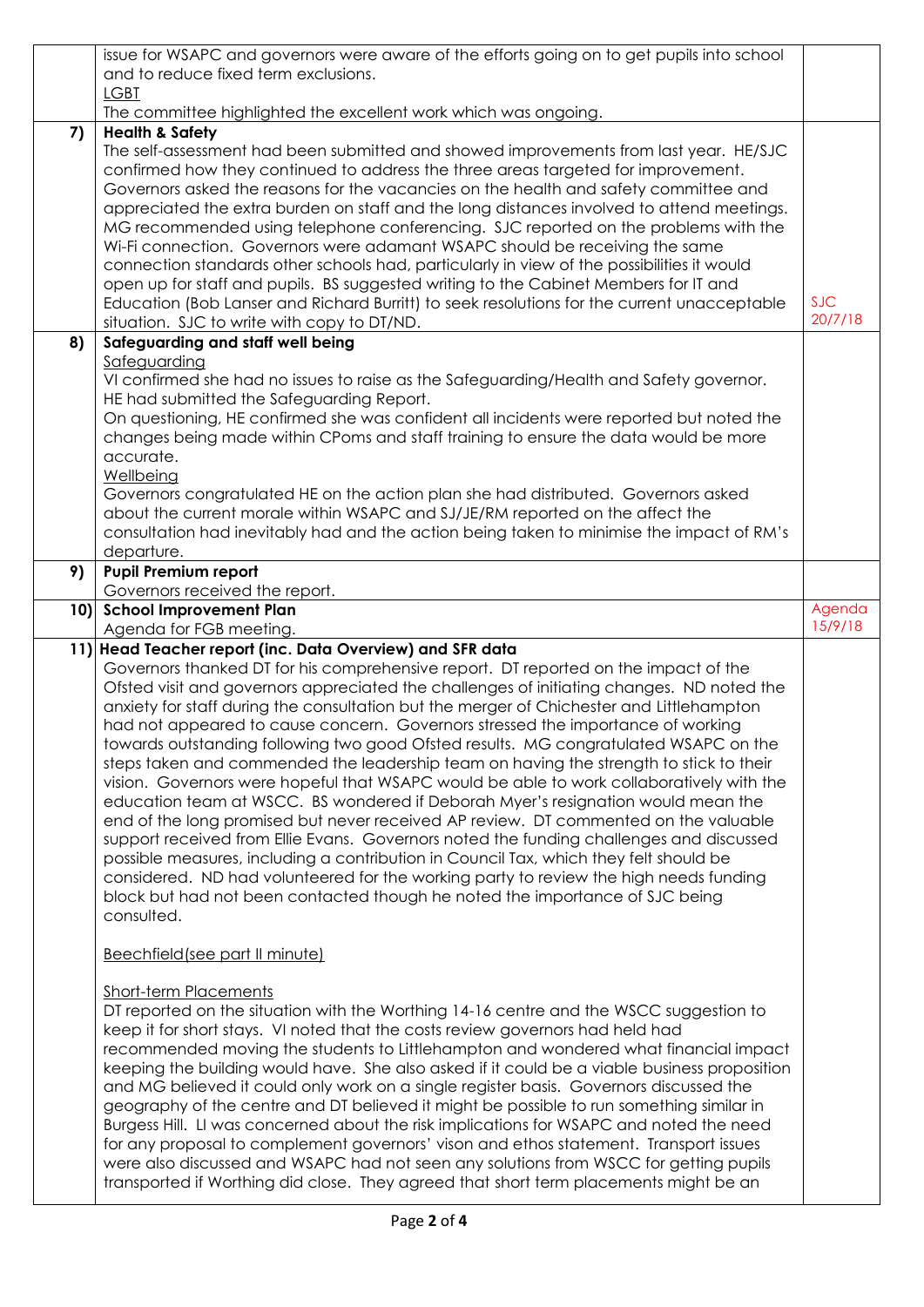|     | area that WSAPC could support WSCC with but they would need a clear and workable<br>proposal from WSCC that met WSAPC's ethos and vision.<br>Governor visits<br>DT thanked Tim Yates for visiting Burgess Hill and LI for going to Littlehampton. MG's visit to                                                                                                                     |                     |
|-----|-------------------------------------------------------------------------------------------------------------------------------------------------------------------------------------------------------------------------------------------------------------------------------------------------------------------------------------------------------------------------------------|---------------------|
|     | Littlehampton had to be cancelled because of the emergency consultation. ND reported<br>on his visits to Chalkhill, Littlehampton and Burgess Hill.                                                                                                                                                                                                                                 |                     |
| 12) | Governance: Actions for plan to move towards outstanding<br>Meeting planned for $15/9/18 - 9.30$ am to 3pm.<br>Areas to follow up on:<br><b>Outdoor Education</b><br>Doddle                                                                                                                                                                                                         |                     |
|     | LGBT bullying<br>Attendance                                                                                                                                                                                                                                                                                                                                                         |                     |
|     | Governor training - GDPR<br>ND to distribute papers prior to the meeting.                                                                                                                                                                                                                                                                                                           | <b>ND</b><br>5/9/18 |
|     | 13) Submit WSCC governor survey<br>Submitted. ND had also responded to the school effectiveness survey and highlighted that<br>there was no mention of governors.<br>LI/VI left the meeting.                                                                                                                                                                                        |                     |
|     | 14) Policies                                                                                                                                                                                                                                                                                                                                                                        |                     |
|     | a) Note new model policies - Managing Medicines and Charging for School Activities.<br>Both policies were in place.<br>b) Health and Safety<br>Due for approval September 2018<br>c) Behaviour & Statement of Principles<br>Approved.<br>d) Anti-Bullying<br>Approved.                                                                                                              | Agenda<br>09/18     |
|     | e) Staff travel<br>SJC reported on the question mark over the rate for claiming mileage after 10,000 miles.<br>Proposed rate and policy to be approved at next meeting.<br>It was agreed that in future all policies submitted to governors for approval would include<br>track changes.                                                                                            | Agenda<br>09/18     |
|     | <b>15) AOB</b>                                                                                                                                                                                                                                                                                                                                                                      |                     |
|     | a) Solar Panels<br>Governors gave the go ahead to participate in the scheme.<br>b) IT recruitment<br>SJC reported on recruitment issues and a possible solution. Governors considered the<br>financial implication but agreed IT issues were a priority and approved upgrading the<br>technicians pay grade.<br>c) Governors/ELT proposed meeting<br>ND to arrange for autumn term. | <b>ND</b><br>7/9/18 |
|     | 16) Key Themes of Meeting/Impact on pupils                                                                                                                                                                                                                                                                                                                                          |                     |
|     | Plans for outdoor education to be strengthened.<br>Attendance<br>Wi-Fi connection<br>Amendments to improve CPoms data recording and staff training<br>Agreement on WSAPC future with Beechfield<br>Request for proposal for short term placements                                                                                                                                   |                     |
|     | 17) Dates of next meetings                                                                                                                                                                                                                                                                                                                                                          |                     |
|     | Schedule attached for discussion at meeting on 15/9/18                                                                                                                                                                                                                                                                                                                              |                     |

SIGNED……*……* Nick Dowling……………………… DATE…………21st November 2018………………..